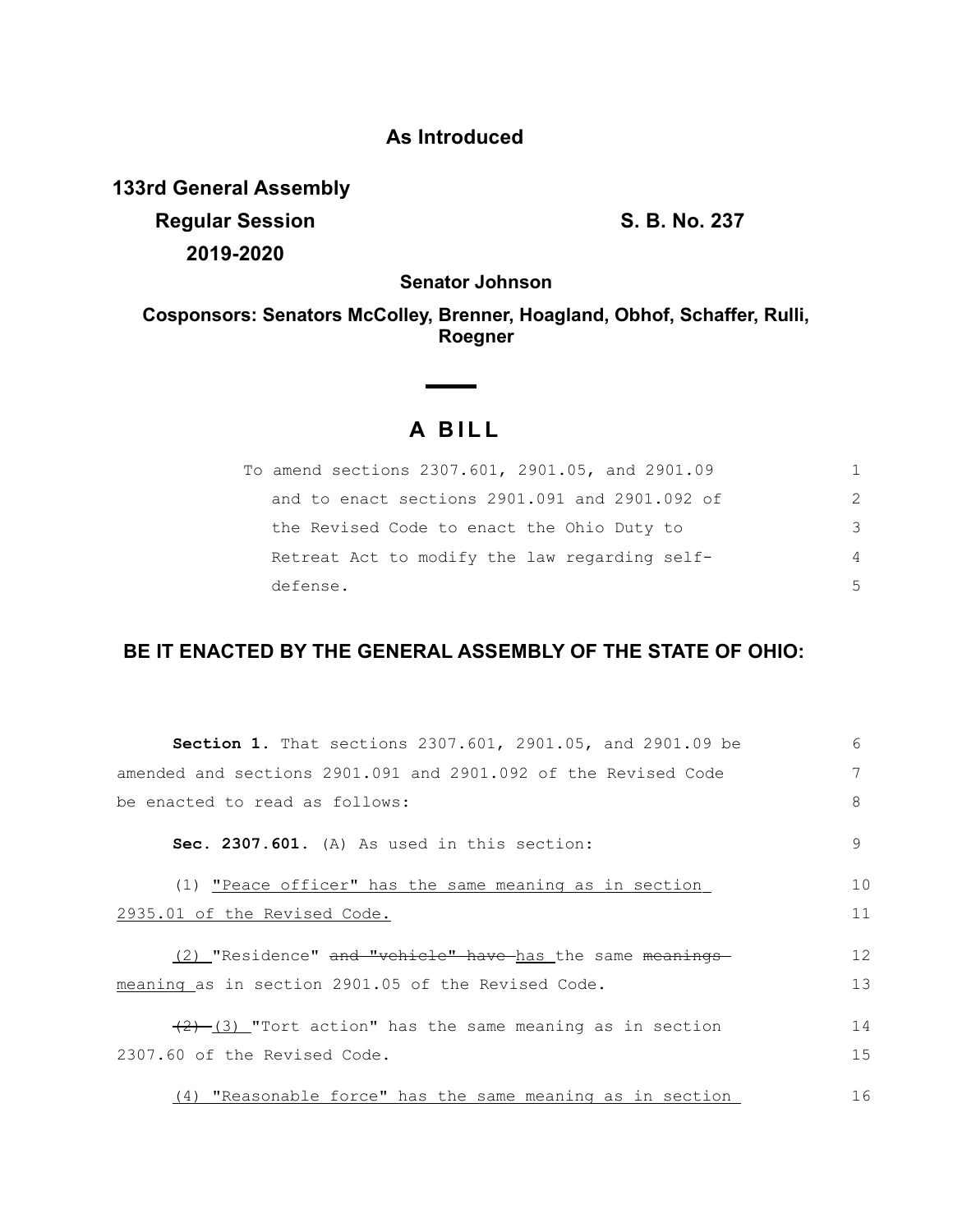### 2901.09 of the Revised Code.

(B) For purposes of determining the potential liability of a person in a tort action-related to the person's use of forcealleged to be in self-defense, defense of another, or defense of the person's residence, if the person lawfully is in that person's residence, the following apply: 18 19 20 21 22

 (1)A person who is not engaged in illegal activity has no duty to retreat from any place where the person is lawfully present before using or threatening to use reasonable force-inself-defense, defense of another, or defense of that person'sresidence, and, if the person lawfully is an occupant of that person's vehicle or lawfully is an occupant in a vehicle owned by an immediate family member of the person, the person has no duty to retreat before using force in self-defense or defense of another, including deadly force, in the same circumstances in which a use or threatened use of force, including deadly force, is authorized under section 2901.09 of the Revised Code. 23 24 25 26 27 28 29 30 31 32 33

 (2) Except as provided in division (C)(2) of this section, a trier of fact shall not consider the possibility of retreat as a factor in determining whether or not a person who used force in self-defense, defense of another, or defense of that person's residence reasonably believed that the force was necessary to prevent injury, loss, or risk to life or safety. 34 35 36 37 38 39

 (C) The affirmative defense of self-defense, defense of another, or defense of that person's residence is not available in a tort action to any of the following: 40 41 42

 (1) A person who uses force during the person's attempted commission, commission, or escape after the commission or attempted commission of a felony offense of violence; 43 44 45

17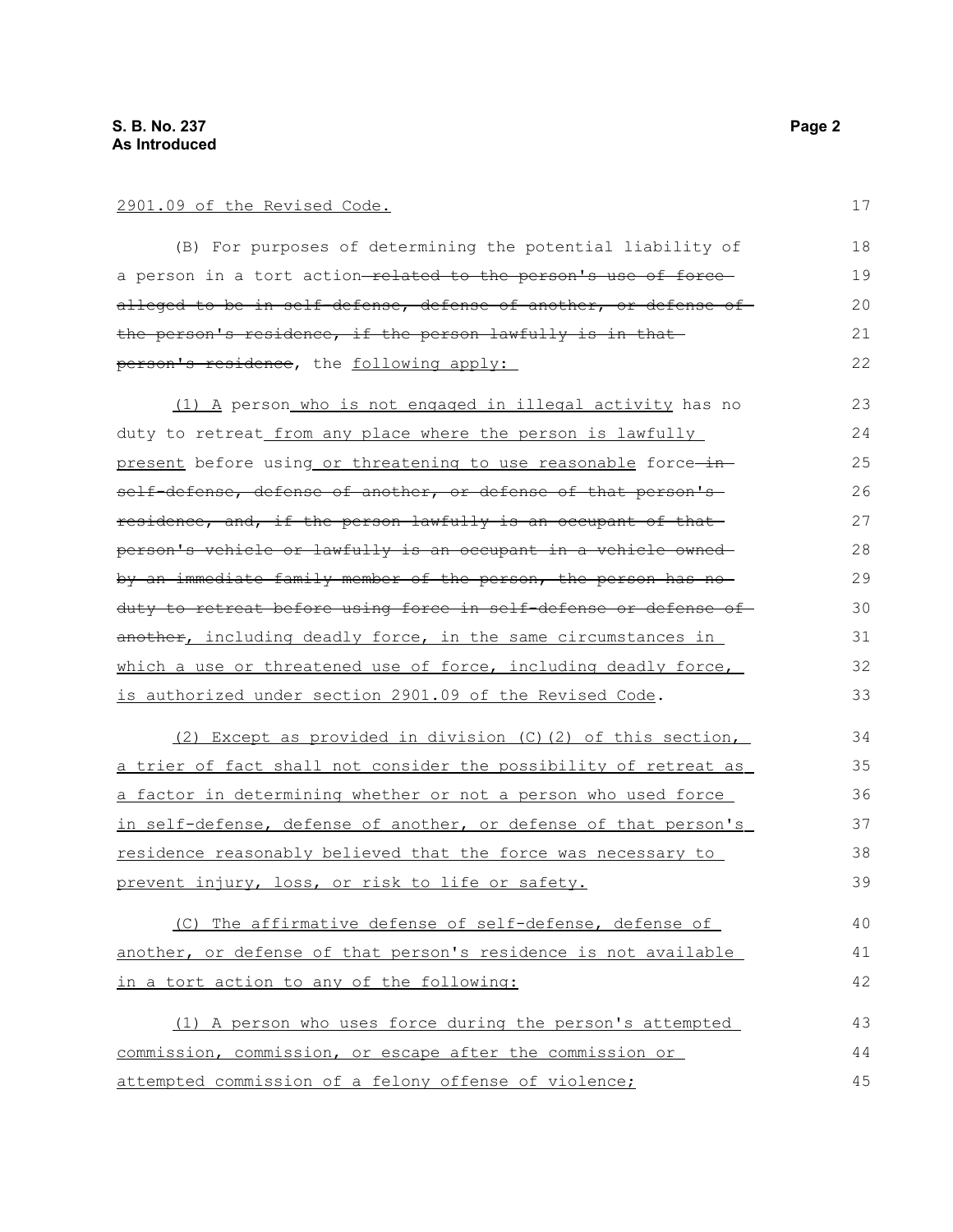| (2) A person who uses force against another, who is an           | 46 |
|------------------------------------------------------------------|----|
| aggressor, if the person initially provoked the aggressor to use | 47 |
| force or threat of force against the person, unless either of    | 48 |
| the following apply:                                             | 49 |
| (a) The use of force or threat of force by the aggressor         | 50 |
| is sufficient for the person's reasonable belief that the person | 51 |
| is in imminent danger of death or great bodily harm, and the     | 52 |
| person exhausts all reasonable means of escape other than the    | 53 |
| use of force or threat of force that is likely to cause death or | 54 |
| great bodily harm to the aggressor.                              | 55 |
| (b) The use of force or threat of force by the aggressor         | 56 |
| continues or resumes after the person, in good faith, withdraws  | 57 |
| from physical contact and clearly indicates the desire to        | 58 |
| withdraw and terminate the use of force or threat of force by    | 59 |
| the person or the aggressor.                                     | 60 |
| (3) A person who uses force to resist an unlawful arrest,        | 61 |
| if the person uses the force against a peace officer and the     | 62 |
| person using the force knows the person making the arrest is a   | 63 |
| peace officer;                                                   | 64 |
| (4) A person who uses force to resist a lawful arrest, if        | 65 |
| the person uses the force against a person making the arrest or  | 66 |
| against a person assisting in making the arrest;                 | 67 |
| (5) A person who uses force against a peace officer, or a        | 68 |
| person assisting a peace officer, if the peace officer is acting | 69 |
| in the performance of the peace officer's official duties;       | 70 |
| (6) A person who uses force while committing a violation         | 71 |
| of section 2923.13 of the Revised Code.                          | 72 |
| (D) The fact that an affirmative defense is not available        | 73 |
| to a person under division (C) of this section does not affect   | 74 |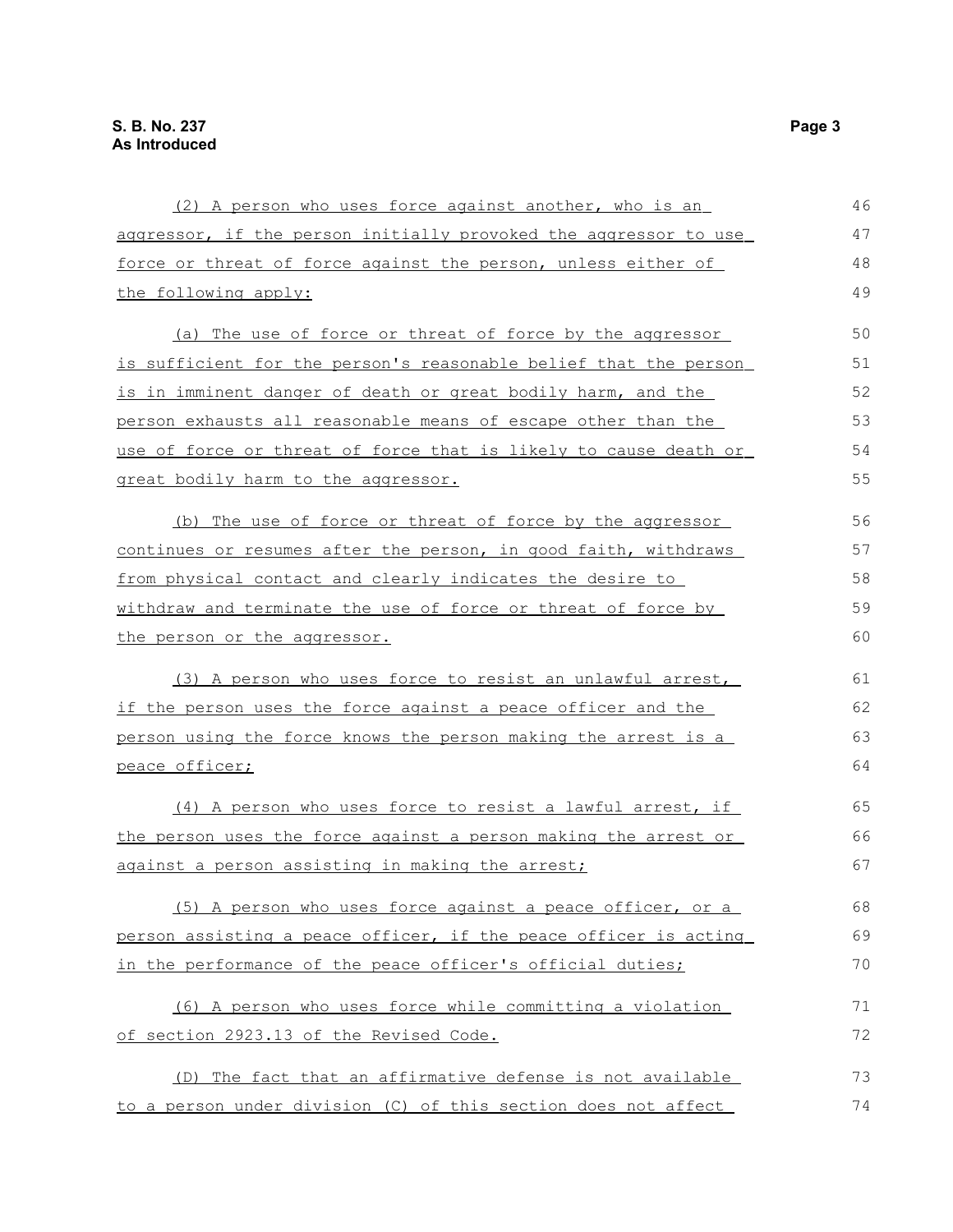| the person's right to bring any affirmative defense available to     | 75  |
|----------------------------------------------------------------------|-----|
| the person under the common law of this state prior to the           | 76  |
| effective date of this amendment.                                    | 77  |
|                                                                      |     |
| (E) Except as provided in division (C) of this section,              | 78  |
| the immunity from civil action provided in division (A) of           | 79  |
| section 2901.092 of the Revised Code, and the requirement for an     | 80  |
| award in a civil action of reasonable attorney's fees, court         | 81  |
| costs, compensation for loss of income, and expenses incurred        | 82  |
| that is set forth in division (C) of that section, apply             | 83  |
| regarding a tort action described in this section.                   | 84  |
| (F) (1) In a tort action filed against a person related to           | 85  |
| the person's use or threatened use of force, including deadly        | 86  |
| force, against another, the person has a right to a pretrial         | 87  |
| immunity hearing, as described in division (F) (2) of this           | 88  |
| section, regarding a claim of immunity from liability for            | 89  |
| injury, death, or loss to another based on self-defense, defense     | 90  |
| of another, or defense of that person's residence.                   | 91  |
| (2) A person who is a defendant in a tort action of the              | 92  |
| type described in division (F) (1) of this section who would like    | 93  |
| <u>a pretrial hearing as described in that division shall file a</u> | 94  |
| pretrial motion claiming that the person used or threatened to       | 95  |
| use the force, including deadly force, in self-defense, defense      | 96  |
| of another, or defense of that person's residence. The filing of     | 97  |
| the motion establishes a prima facie claim of self-defense,          | 98  |
| defense of another, or defense of that person's residence. Upon      | 99  |
| the filing of the motion, the court shall hold a pretrial            | 100 |
| immunity hearing and shall grant the motion and hold that the        | 101 |
| person used or threatened to use the force, including deadly         | 102 |
| force, in self-defense, defense of another, or defense of that       | 103 |
| person's residence unless the party seeking to overcome the          | 104 |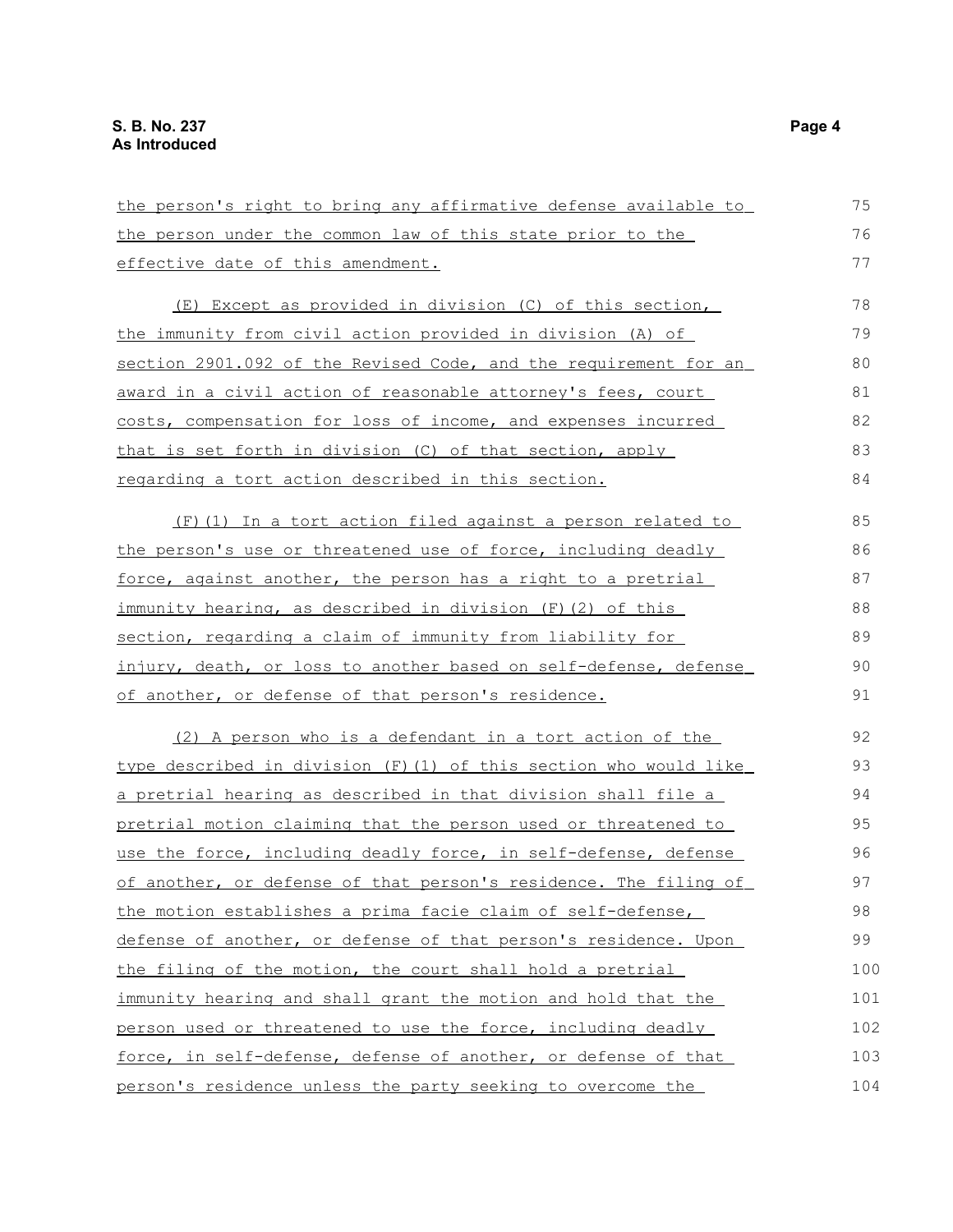| immunity provides substantial evidence that the person did not     | 105 |
|--------------------------------------------------------------------|-----|
| use or threaten to use the force, including deadly force, in       | 106 |
| self-defense, defense of another, or defense of that person's      | 107 |
| residence.                                                         | 108 |
| Sec. 2901.05. (A) (1) Every person accused of an offense is        | 109 |
| presumed innocent until proven guilty beyond a reasonable doubt,   | 110 |
| and the burden of proof for all elements of the offense is upon    | 111 |
| the prosecution. The burden of going forward with the evidence     | 112 |
| of an affirmative defense, and the burden of proof, by a           | 113 |
| preponderance of the evidence, for an affirmative defense other    | 114 |
| than self-defense, defense of another, or defense of the           | 115 |
| accused's residence presented as described in division (B) (1) of  | 116 |
| this section, is upon the accused.                                 | 117 |
|                                                                    |     |
| (2) A person accused of an offense that involved the               | 118 |
| person's use or threatened use of force, including deadly force,   | 119 |
| against another has a right to a pretrial immunity hearing, as     | 120 |
| described in division (B) (1) of this section, regarding a claim   | 121 |
| of immunity from criminal prosecution based on self-defense,       | 122 |
| defense of another, or defense of that person's residence.         | 123 |
| (B) (1) A person is allowed accused of an offense that             | 124 |
| involved the person's use or threatened use of force, including    | 125 |
| deadly force, against another who would like a pretrial hearing    | 126 |
| as described in division (A) (2) of this section shall file a      | 127 |
| pretrial motion claiming that the person used or threatened to     | 128 |
| act use the force, including deadly force, in self-defense,        | 129 |
| defense of another, or defense of that person's residence. $\pm f$ | 130 |
| at The filing of the motion establishes a prima facie claim of     | 131 |
| self-defense, defense of another, or defense of that person's      | 132 |
| residence. Upon the trial-filing of a person who is accused of     | 133 |
| an offense that involved the person's use of force against         | 134 |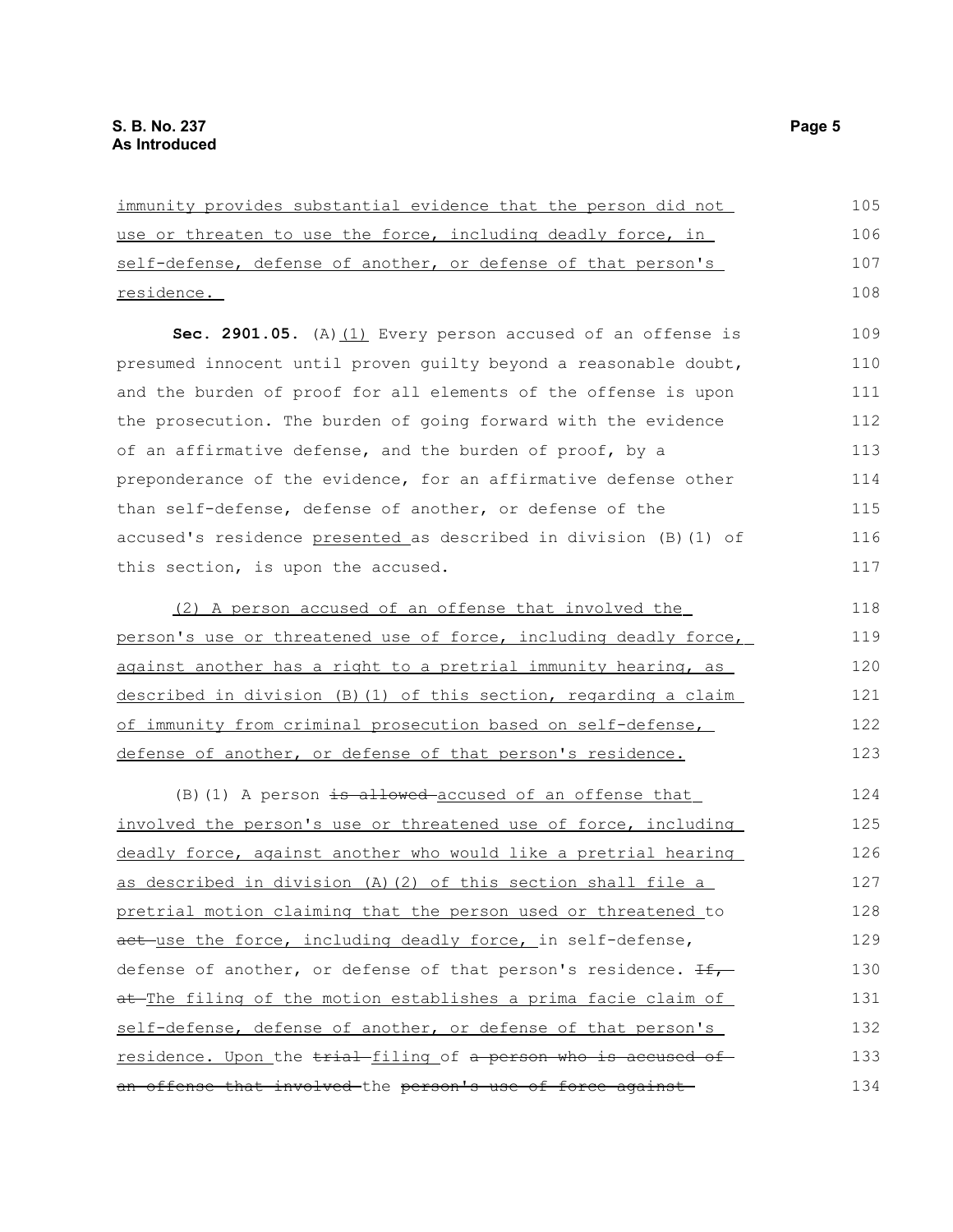another, there is evidence presented that tends to support motion, the court shall hold a pretrial immunity hearing and shall grant the motion and hold that the accused-person used or threatened to use the force, including deadly force, in selfdefense, defense of another, or defense of that person's residence<sub>runless</sub> the prosecution must prove beyond a reasonabledoubt state proves by clear and convincing evidence that the accused-person did not use\_or threaten to use the force, including deadly force, in self-defense, defense of another, or defense of that person's residence, as the case may be. (2) Subject to division (B)(3) of this section, a person is presumed to have acted in self-defense or defense of another when using defensive or threatening to use deadly force that is intended or likely to cause death or great bodily harm to another if any of the following apply: 135 136 137 138 139 140 141 142 143 144 145 146 147 148 149

(a) The person against whom the defensive deadly force is used or threatened is in the process of unlawfully and without privilege to do so entering, or has unlawfully and without privilege to do so entered, the residence-or, occupied vehicle occupied by, or place of business or employment, of the person using or threatening to use the defensive deadly force, or any other place in which the person using or threatening to use the deadly force is lawfully present; 150 151 152 153 154 155 156 157

 (b) The person against whom the deadly force is used or threatened is by force or threat removing or attempting to unlawfully remove another person against the other person's will from any place that the person using or threatening to use the deadly force is lawfully present; 158 159 160 161 162

 (c) The person using or threatening to use the deadly force knows or has reason to believe that any of the conditions 163 164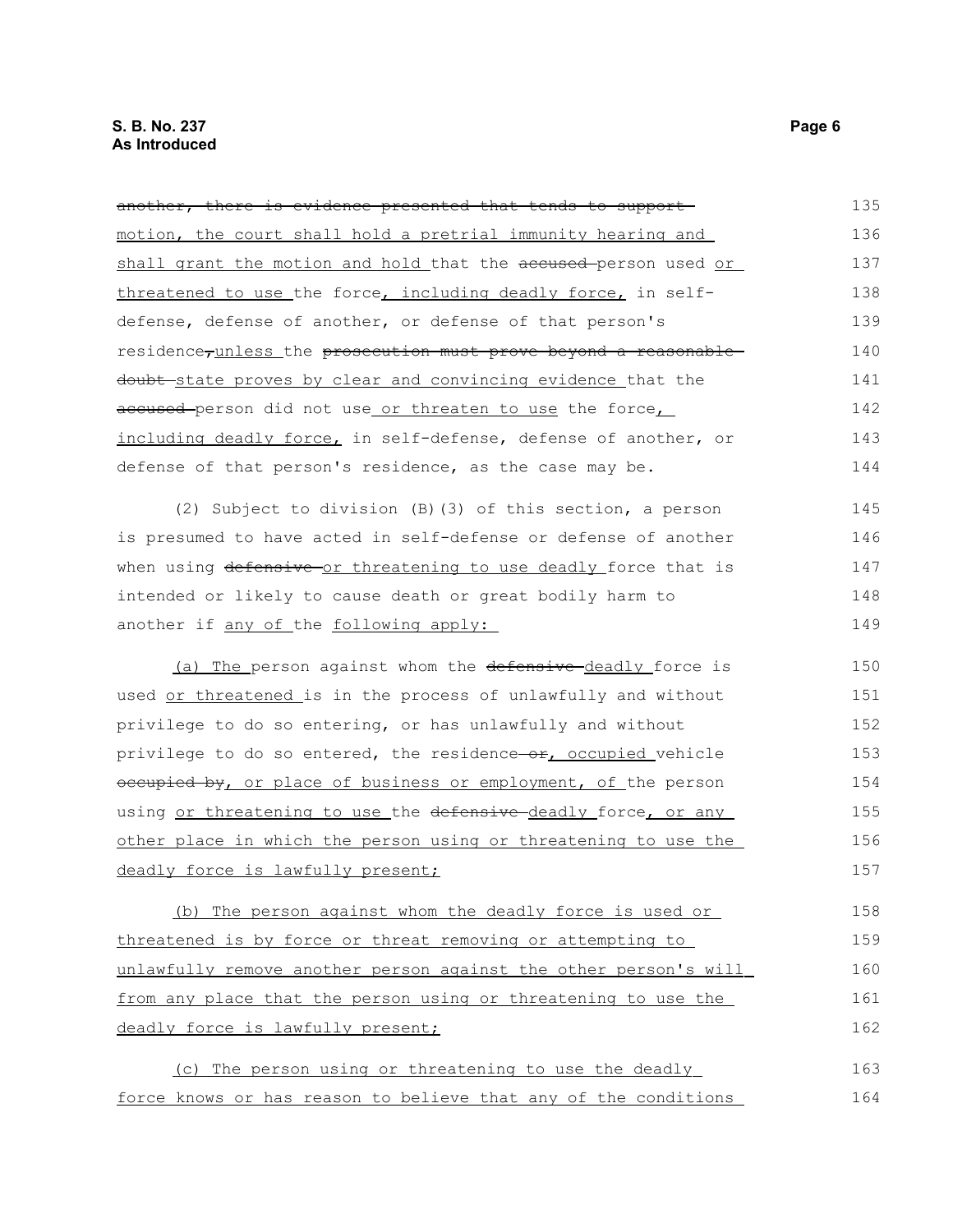| set forth in division (B) (2) (a) or (b) of this section are     | 165 |
|------------------------------------------------------------------|-----|
| occurring or have occurred.                                      | 166 |
| (3) The presumption set forth in division (B) (2) of this        | 167 |
| section does not apply if-either, at the time the deadly force   | 168 |
| is used or threatened, any of the following-is true-             | 169 |
| circumstances are present:                                       | 170 |
| (a) The person against whom the defensive-deadly force is        | 171 |
| used or threatened has a right to be in, or is a lawful resident | 172 |
| of, the residence or vehicle place where the person used or      | 173 |
| threatened to use the deadly force, and a protective or no-      | 174 |
| contact order is not in effect against the person against whom   | 175 |
| the deadly force is used or threatened.                          | 176 |
| (b) The person sought to be removed as described in              | 177 |
| division (B)(2)(b) of this section is a child or grandchild or   | 178 |
| is otherwise in the lawful custody or under the lawful           | 179 |
| guardianship of the person against whom the deadly force is used | 180 |
| or threatened.                                                   | 181 |
| (c) The person who uses or threatens to use the defensive        | 182 |
| deadly force uses or threatens to use it while engaged in a      | 183 |
| criminal offense, while attempting to escape from the scene of a | 184 |
| criminal offense that the person has committed, or while using   | 185 |
| the residence, place of business or employment, or occupied      | 186 |
| vehicle and the person is unlawfully, and without privilege to   | 187 |
| be, in that residence or vehicle further a criminal offense.     | 188 |
| (d) The person against whom the deadly force is used or          | 189 |
| threatened is a law enforcement officer who has entered or is    | 190 |
| attempting to enter a residence, place of business or            | 191 |
| employment, or occupied vehicle in the lawful performance of the | 192 |
| law enforcement officer's official duties, and either the        | 193 |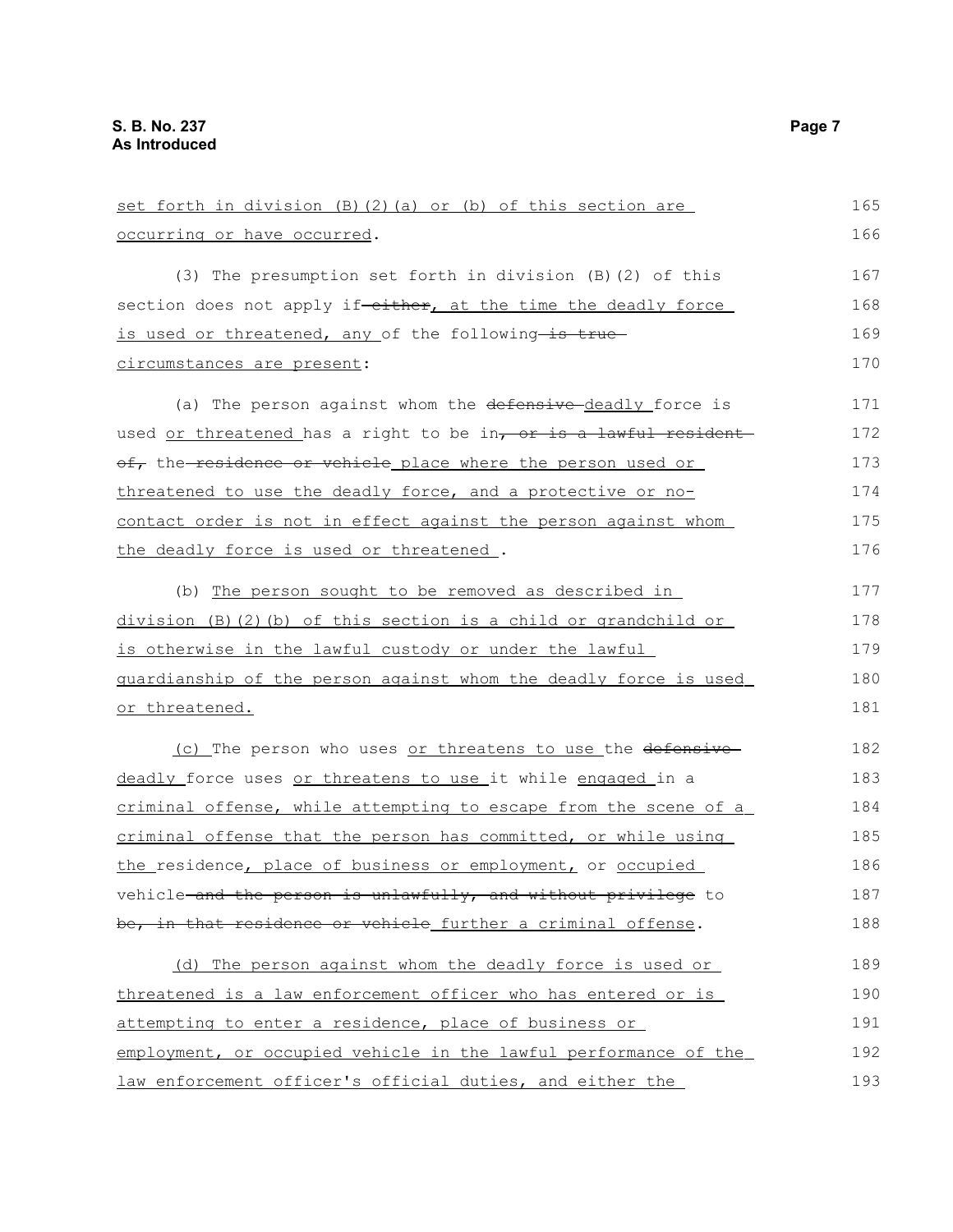| officer identified himself or herself as a law enforcement         | 194 |
|--------------------------------------------------------------------|-----|
| officer in accordance with any applicable law or the person        | 195 |
| using or threatening to use the deadly force knows or reasonably   | 196 |
| should know that the person who has entered or is attempting to    | 197 |
| enter is a law enforcement officer.                                | 198 |
| (4) The presumption set forth in division (B) (2) of this          | 199 |
| section is a rebuttable presumption and may be rebutted by a       | 200 |
| preponderance of the evidence, provided that the prosecution's     | 201 |
| burden of proof remains proof beyond a reasonable doubt by clear   | 202 |
| and convincing evidence as described in divisions (A) and          | 203 |
| division (B) (1) of this section.                                  | 204 |
| (C) As part of its charge to the jury in a criminal case,          | 205 |
| the court shall read the definitions of "reasonable doubt" and     | 206 |
| "proof beyond a reasonable doubt," contained in division $(D)$ (E) | 207 |
| of this section.                                                   | 208 |
| (D) As used in this section:                                       | 209 |
| (1) An "affirmative defense" is either of the following:           | 210 |
| (a) A defense expressly designated as affirmative;                 | 211 |
| (b) A defense involving an excuse or justification                 | 212 |
| peculiarly within the knowledge of the accused, on which the       | 213 |
| accused can fairly be required to adduce supporting evidence.      | 214 |
| (2) "Dwelling" means a building or conveyance of any kind          | 215 |
| that has a roof over it and that is designed to be occupied by     | 216 |
| people lodging in the building or conveyance at night,             | 217 |
| regardless of whether the building or conveyance is temporary or   | 218 |
| permanent or is mobile or immobile. As used in this division, a    | 219 |
| building or conveyance includes, but is not limited to, an         | 220 |
| attached porch, and a building or conveyance with a roof over it   | 221 |
| includes, but is not limited to, a tent.                           | 222 |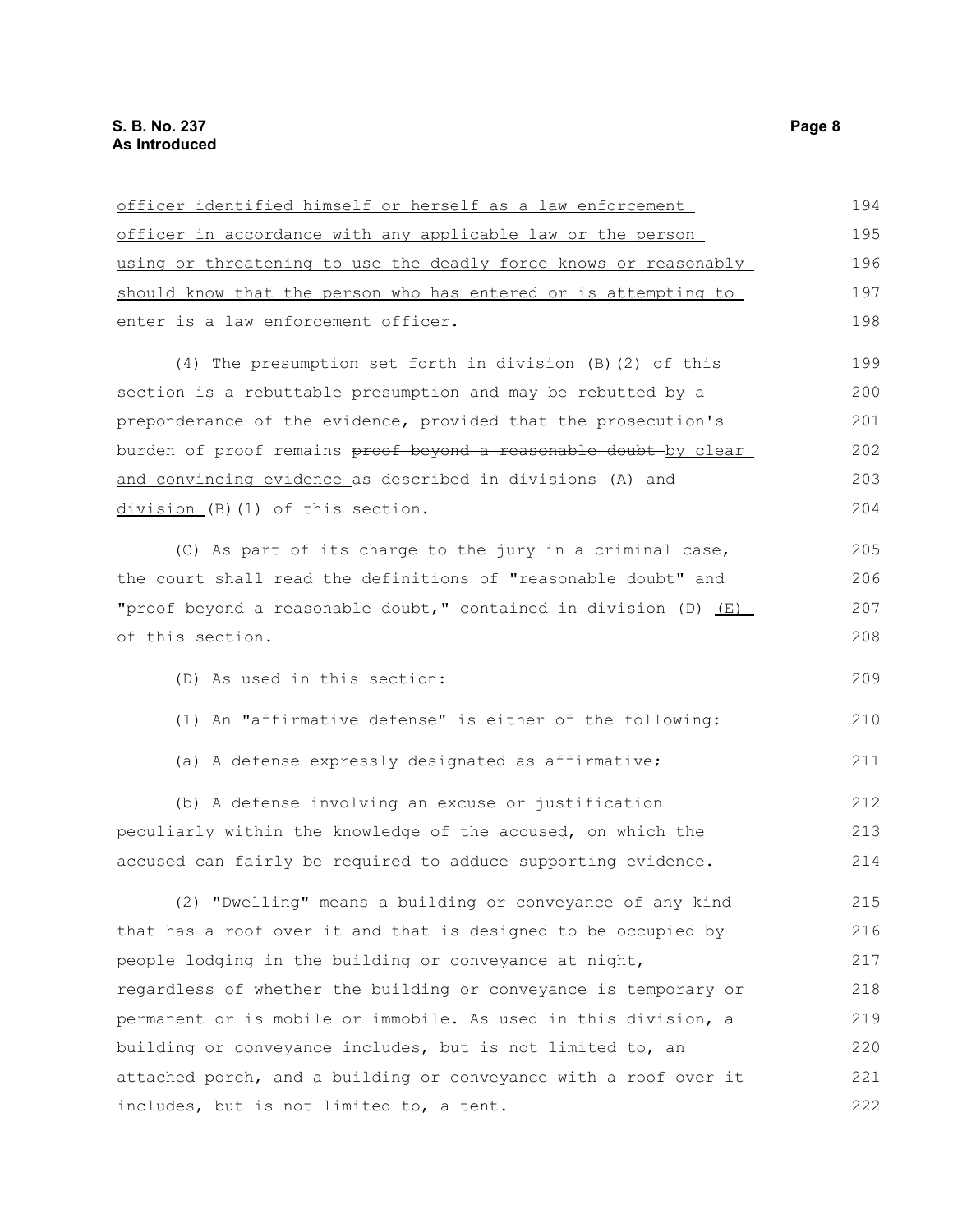#### **S. B. No. 237 Page 9 As Introduced**

of the Revised Code.

(3) "Residence" means a dwelling in which a person resides either temporarily or permanently or is visiting as a guest. (4) "Vehicle" means a conveyance of any kind, whether or not motorized, that is designed to transport people or property. (E) "Reasonable doubt" is present when the jurors, after they have carefully considered and compared all the evidence, cannot say they are firmly convinced of the truth of the charge. It is a doubt based on reason and common sense. Reasonable doubt is not mere possible doubt, because everything relating to human affairs or depending on moral evidence is open to some possible or imaginary doubt. "Proof beyond a reasonable doubt" is proof of such character that an ordinary person would be willing to rely and act upon it in the most important of the person's own affairs. Sec. 2901.09. (A) As used in this section<del>, "residence" and</del> "vehicle" have and in sections 2901.091 and 2901.092 of the Revised Code: (1) "Peace officer" has the same meanings-meaning as in section  $2901.05 - 2935.01$  of the Revised Code. (2) "Reasonable force" means the use or threatened use of force that a reasonable person would judge to be necessary to prevent an injury or loss and can include deadly force if a person reasonably believes that using or threatening to use such force is necessary to avoid injury or risk to the person's life or safety or the life or safety of another. (3) "Residence" has the same meaning as in section 2901.05 223 224 225 226 227 228 229 230 231 232 233 234 235 236 237 238 239  $240$ 241 242 243 244 245 246 247 248

(B) For purposes of any section of the Revised Code that sets forth a criminal offense,  $a$ -the following apply: 250 251

249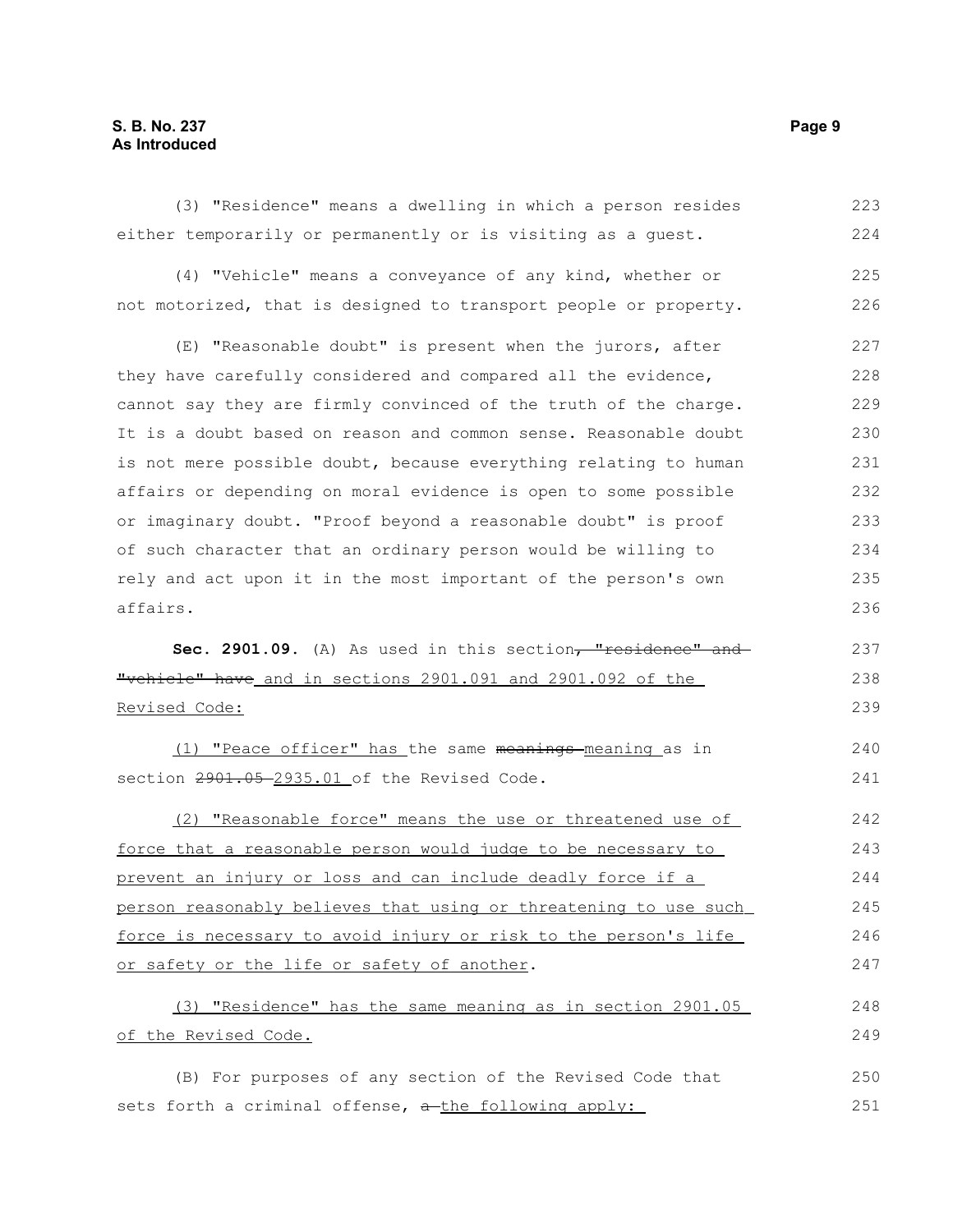| (1) A person who is not engaged in illegal activity has no       | 252 |
|------------------------------------------------------------------|-----|
| duty to retreat from any place where the person is lawfully      | 253 |
| present before using or threatening to use reasonable force,     | 254 |
| including deadly force, in self-defense, defense of another, or  | 255 |
| defense of that person's residence, as authorized under this     | 256 |
| section.                                                         | 257 |
| (2) Except as provided in division (C) (2) of this section,      | 258 |
| a court or jury as trier of fact shall not consider the          | 259 |
| possibility of retreat as a factor in determining whether a      | 260 |
| person who used or threatened to use force, including deadly     | 261 |
| force, reasonably believed that such force was necessary to      | 262 |
| prevent injury, loss, or risk to life or safety.                 | 263 |
| (3) A person-who lawfully is in that person's residence-         | 264 |
| has no duty to retreat before using force in self-defense,       | 265 |
| defense of another, or defense of that person's residence, and a | 266 |
| person who lawfully is an occupant of that person's vehicle or   | 267 |
| who lawfully is an occupant in a vehicle owned by an immediate   | 268 |
| family member of the person has no duty to retreat before using  | 269 |
| force in self-defense or defense of another is justified in the  | 270 |
| use of or threat to use reasonable force, including deadly       | 271 |
| force, when the person reasonably believes that such force is    | 272 |
| necessary to defend the person or another from any actual or     | 273 |
| imminent use of unlawful force.                                  | 274 |
| (4) A person is justified in the use of or threat to use         | 275 |
| reasonable force, including deadly force, even if an alternative | 276 |
| course of action is available.                                   | 277 |
| (5) A person may be wrong in the estimation of the danger        | 278 |
| or the force necessary to repel the danger as long as there is a | 279 |
| reasonable basis for the person's belief and the person acts     | 280 |
| reasonably in response to that belief.                           | 281 |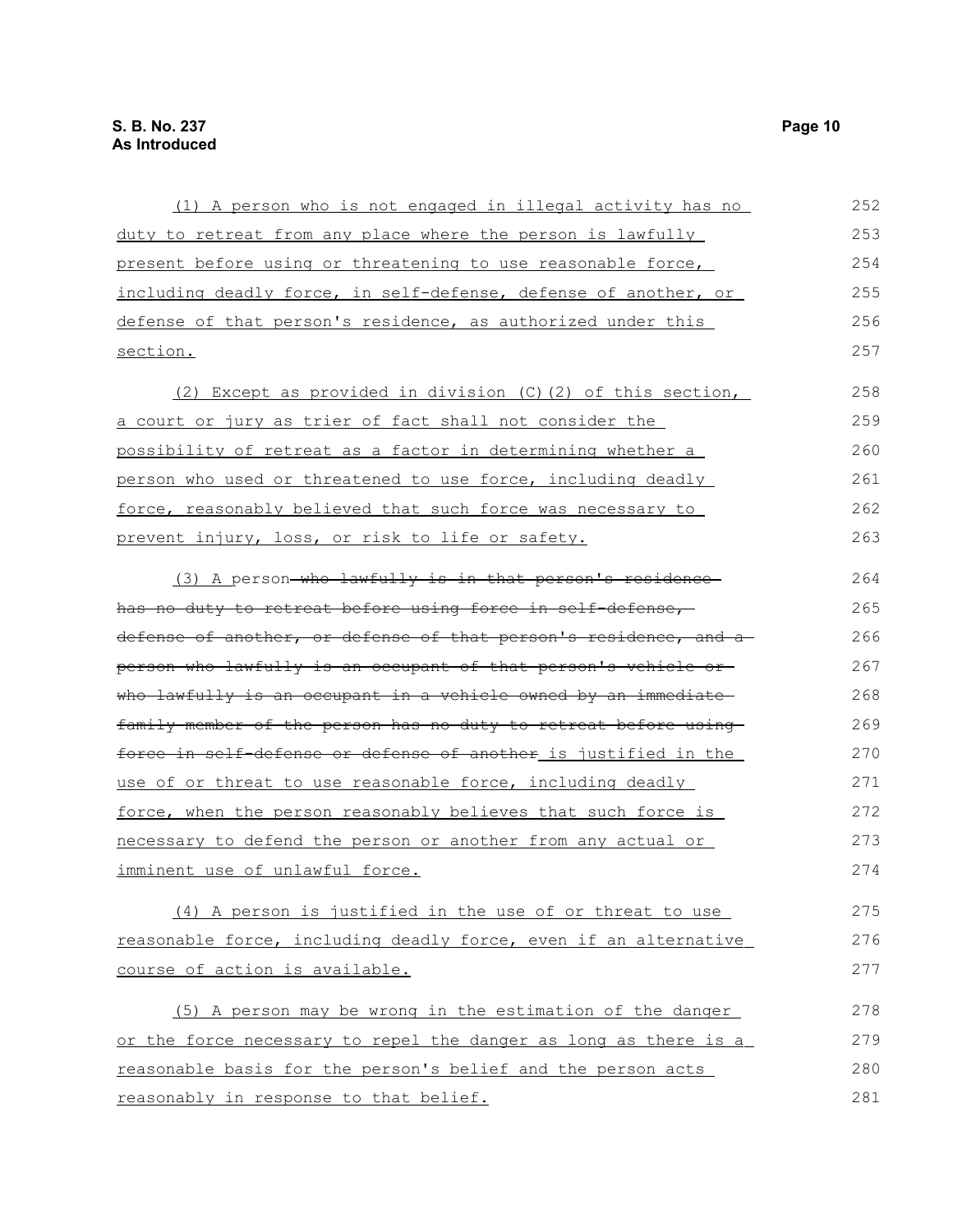| (C) The affirmative defense of self-defense, defense of          | 282 |
|------------------------------------------------------------------|-----|
| another, or defense of that person's residence is not available  | 283 |
| in a criminal action to any of the following:                    | 284 |
| (1) A person who uses force during the person's attempted        | 285 |
| commission, commission, or escape after the commission or        | 286 |
| attempted commission of a felony offense of violence;            | 287 |
| (2) A person who uses force against another, who is an           | 288 |
| aggressor, if the person initially provoked the aggressor to use | 289 |
| force or threat of force against the person, unless either of    | 290 |
| the following apply:                                             | 291 |
| (a) The use of force or threat of force by the aggressor         | 292 |
| is sufficient for the person's reasonable belief that the person | 293 |
| is in imminent danger of death or great bodily harm, and the     | 294 |
| person exhausts all reasonable means of escape other than the    | 295 |
| use of force or threat of force that is likely to cause death or | 296 |
| great bodily harm to the aggressor.                              | 297 |
| (b) The use of force or threat of force by the aggressor         | 298 |
| continues or resumes after the person, in good faith, withdraws  | 299 |
| from physical contact and clearly indicates the desire to        | 300 |
| withdraw and terminate the use of force or threat of force by    | 301 |
| the person or the aggressor.                                     | 302 |
| (3) A person who uses force to resist an unlawful arrest,        | 303 |
| if the person uses the force against a peace officer and the     | 304 |
| person using the force knows the person making the arrest is a   | 305 |
| peace officer;                                                   | 306 |
| (4) A person who uses force to resist a lawful arrest, if        | 307 |
| the person uses the force against a person making the arrest or  | 308 |
| against a person assisting in making the arrest;                 | 309 |

(5) A person who uses force against a peace officer, or a 310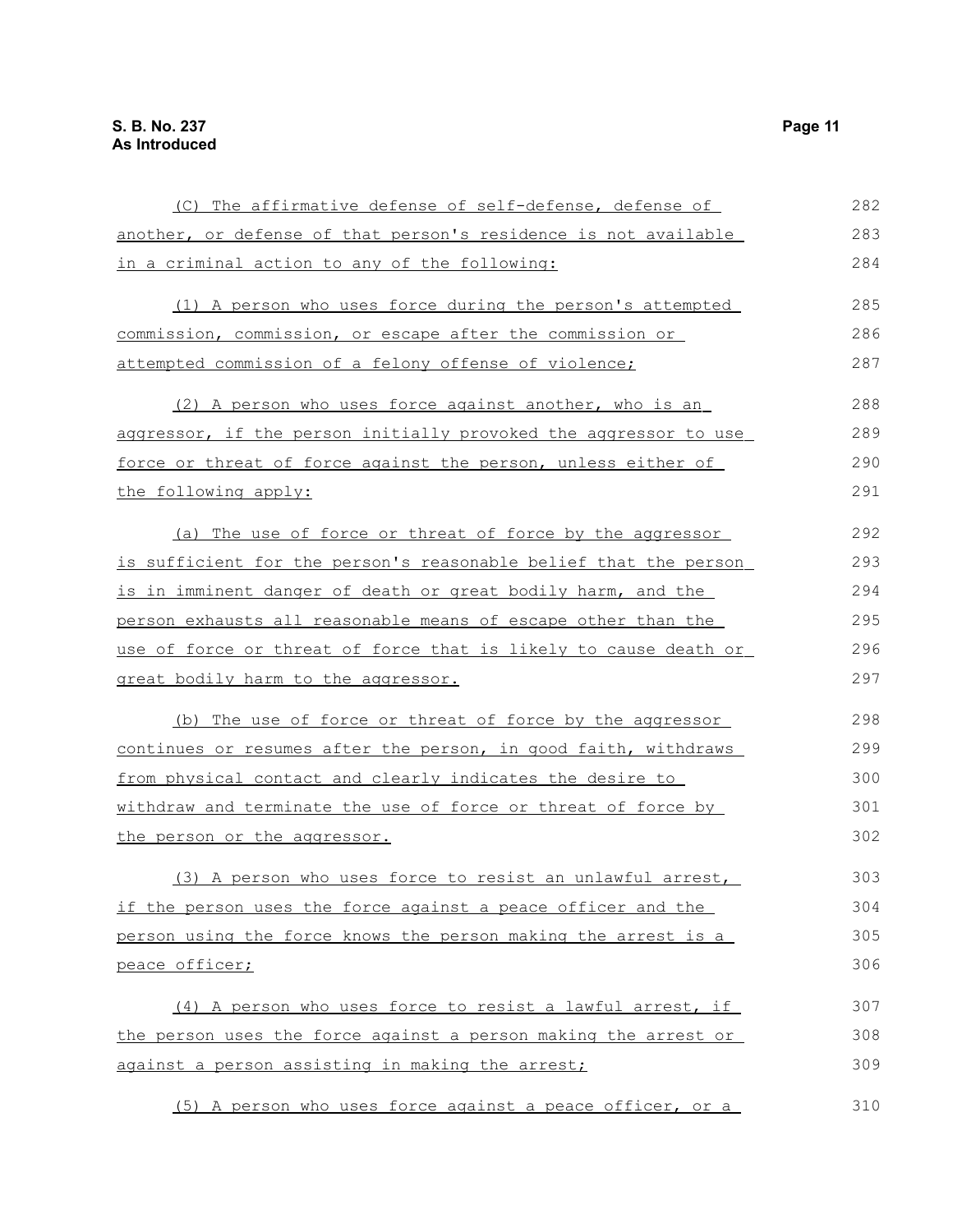| person assisting a peace officer, if the peace officer is acting                    | 311 |
|-------------------------------------------------------------------------------------|-----|
| in the performance of the peace officer's official duties;                          | 312 |
| (6) A person who uses force while committing a violation                            | 313 |
| of section 2923.13 of the Revised Code.                                             | 314 |
| (D) The fact that an affirmative defense is not available                           | 315 |
| to a person under division (C) of this section does not affect                      | 316 |
| the person's right to bring any affirmative defense available to                    | 317 |
| the person under the common law of this state prior to the                          | 318 |
| effective date of this amendment.                                                   | 319 |
| Sec. 2901.091. (A) As used in this section, "forcible                               | 320 |
| felony" means any of the following:                                                 | 321 |
| (1) A felony violation of section 2903.01, 2903.02,                                 | 322 |
| $2903.03$ , $2903.04$ , $2903.11$ , $2903.12$ , $2905.01$ , $2905.02$ , $2907.02$ , | 323 |
| 2907.03, 2909.02, 2909.03, 2911.01, 2911.02, 2911.11, or 2911.12                    | 324 |
| of the Revised Code;                                                                | 325 |
| (2) Any felony offense not identified in division (A) (1)                           | 326 |
| of this section that involves the use or threatened use of                          | 327 |
| physical force or violence against any individual.                                  | 328 |
| (B) A person who reasonably believes that another person                            | 329 |
| is committing or is about to commit a forcible felony and who                       | 330 |
| uses or threatens to use reasonable force, including deadly                         | 331 |
| force, as authorized under section 2901.09 of the Revised Code,                     | 332 |
| is justified in using or threatening to use reasonable force,                       | 333 |
| including deadly force, against the other person to prevent or                      | 334 |
| halt the commission of the forcible felony.                                         | 335 |
| Sec. 2901.092. (A) A person who uses or threatens to use                            | 336 |
| reasonable force, including deadly force, in accordance with                        | 337 |
| section 2901.09 or 2901.091 of the Revised Code shall be immune                     | 338 |
| from arrest, the filing of criminal charges, criminal                               | 339 |